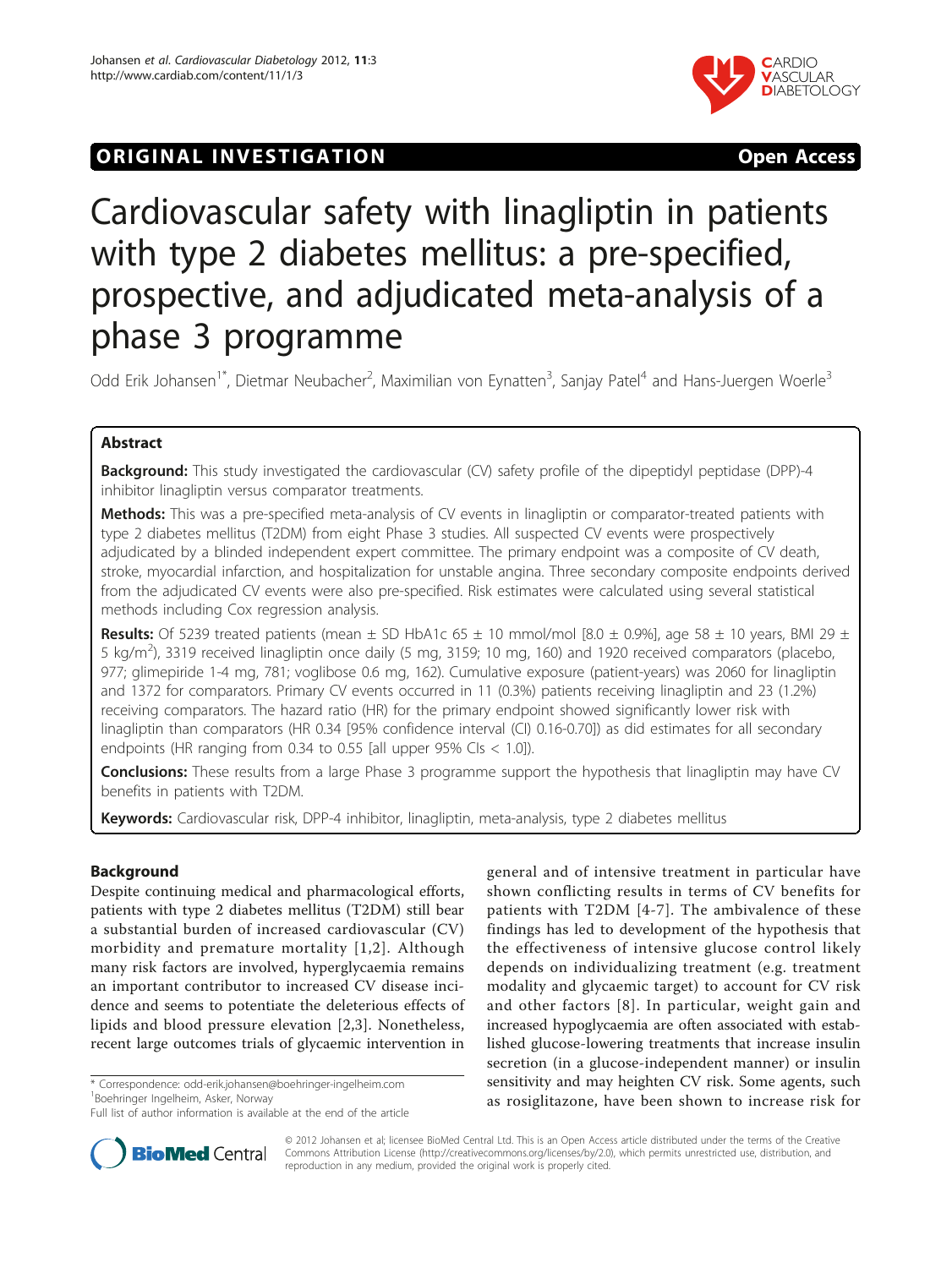CV events possibly due to unanticipated pleiotropic CV effects [[9\]](#page-8-0). In light of these concerns, regulatory authorities, including the US Food and Drug Administration (FDA) and the European Medicines Agency, have issued guidance that the development programmes for all new glucose-lowering therapies must show that treatment confers no unacceptable increases in CV risk [\[10,11\]](#page-8-0).

The need to improve glycaemic control while minimizing harmful side effects has led to interest in therapeutic approaches aimed at avoiding such pitfalls. Dipeptidyl peptidase (DPP)-4 inhibitors, which enhance postprandial levels of the incretin hormones glucagonlike peptide (GLP)-1 and glucose-dependent insulinotropic polypeptide (GIP), have limited side effects [[12\]](#page-8-0). The glucoregulatory actions of incretins include glucosedependent promotion of insulin secretion, glucagon suppression, delayed gastric emptying, and increased satiety.

Linagliptin is a DPP-4 inhibitor that was recently approved as a once-daily oral glucose-lowering drug in the USA, Japan, and Europe. Its molecular structure is xanthine-based, which differs from that of other DPP-4 inhibitors. Linagliptin has pharmacokinetic properties that confer a prolonged terminal half-life  $(t_{1/2} > 100 h)$ , and potent and durable DPP-4 inhibition (maximal inhibition of > 90% and inhibition 24 h after dosing of  $\sim$ 85% with linagliptin 5 mg at steady state); and unlike other DPP-4 inhibitors, it is primarily excreted via bile and the gut [[13-15\]](#page-8-0). In Phase 3 trials, linagliptin has demonstrated clinically meaningful glycaemic efficacy and favourable safety/tolerability compared with placebo as monotherapy or in combination with metformin, metformin plus sulphonylurea, or pioglitazone [\[16](#page-8-0)-[19\]](#page-8-0).

To thoroughly determine the CV safety of linagliptin, we undertook a meta-analysis of the CV risk associated with linagliptin versus placebo or active comparators in patients with T2DM participating in the linagliptin Phase 3 study programme. This was a pre-specified meta-analysis in which suspected CV events were prospectively captured and adjudicated in a blinded fashion by an independent CV expert committee.

# Methods

#### Study selection

The current meta-analysis included all randomized, double-blind, placebo- or active-controlled Phase 3 trials of linagliptin of > 12 weeks duration for which the database lock for the interim or final analyses was completed on or before 16 February 2010. This included eight studies that assessed linagliptin 5 mg or 10 mg/day versus placebo, glimepiride 1-4 mg/day, or voglibose 0.6 mg/ day over 18-52 weeks as monotherapy or in combination with various common background therapies (for further details see Additional file [1](#page-8-0), or the individual study publications [\[16](#page-8-0)-[19](#page-8-0)]).

All patients from each study provided written informed consent. Local ethics committees/institutional review boards reviewed and approved all study protocols. All studies were conducted within ethical standards and in accordance with the Declaration of Helsinki and any applicable regulatory requirements.

#### Analysis population

Common criteria across the Phase 3 trials included a diagnosis of inadequately controlled T2DM, age  $\geq 18$ years and, in most studies, body mass index (BMI)  $\leq 40$ kg/m<sup>2</sup>. Background medication with metformin was mandatory except where inclusion criteria required treatment-naïve patients, metformin-ineligible patients, or washout of pre-existing oral glucose-lowering drugs (including metformin). In all studies, rescue medication was provided with pioglitazone and/or insulin dose adjustment or supplementation for glycaemic deterioration, triggered by plasma glucose levels measurement on two separate occasions of  $> 13.3$ ,  $> 11.1$ , or  $> 10.0$ mmol/L after overnight fasts during the first 12, 12-24, or > 24 weeks, respectively.

#### CV event data collection and adjudication

Adverse events (AEs) were captured and collected onsite by the study investigators using electronic case report forms. AEs were then mapped to preferred terms according to the Medical Dictionary for Regulatory Activities (MedDRA). A pre-specified list of trigger events (the Standard MedDRA Queries for ischaemic heart disease and cerebrovascular disorders) and all fatal events were identified for adjudication. In patients with a trigger event, an individual patient data package (patient profile and all available cardiology or neurology tests, laboratory tests, and medical records) was prepared for the adjudication committee. A cardiology or neurology clinical event committee, based on the data package, without knowledge of the treatment allocation, adjudicated on the trigger event and recorded the type of event as appropriate. These adjudicated events were collected and included in the clinical trial database upon completion of database lock for the full or interim analyses.

#### Study endpoints

The primary endpoint was a composite of CV death (including fatal stroke and fatal myocardial infarction [MI]), non-fatal stroke, non-fatal MI, and hospitalization for unstable angina pectoris (UAP). Secondary endpoints were composites of: (i) CV death, non-fatal stroke, and non-fatal MI; (ii) all adjudicated CV events which included CV death, non-fatal stroke, non-fatal MI, UAP with or without hospitalization, stable angina pectoris (SAP), and transient ischaemic attacks (TIA); and (iii)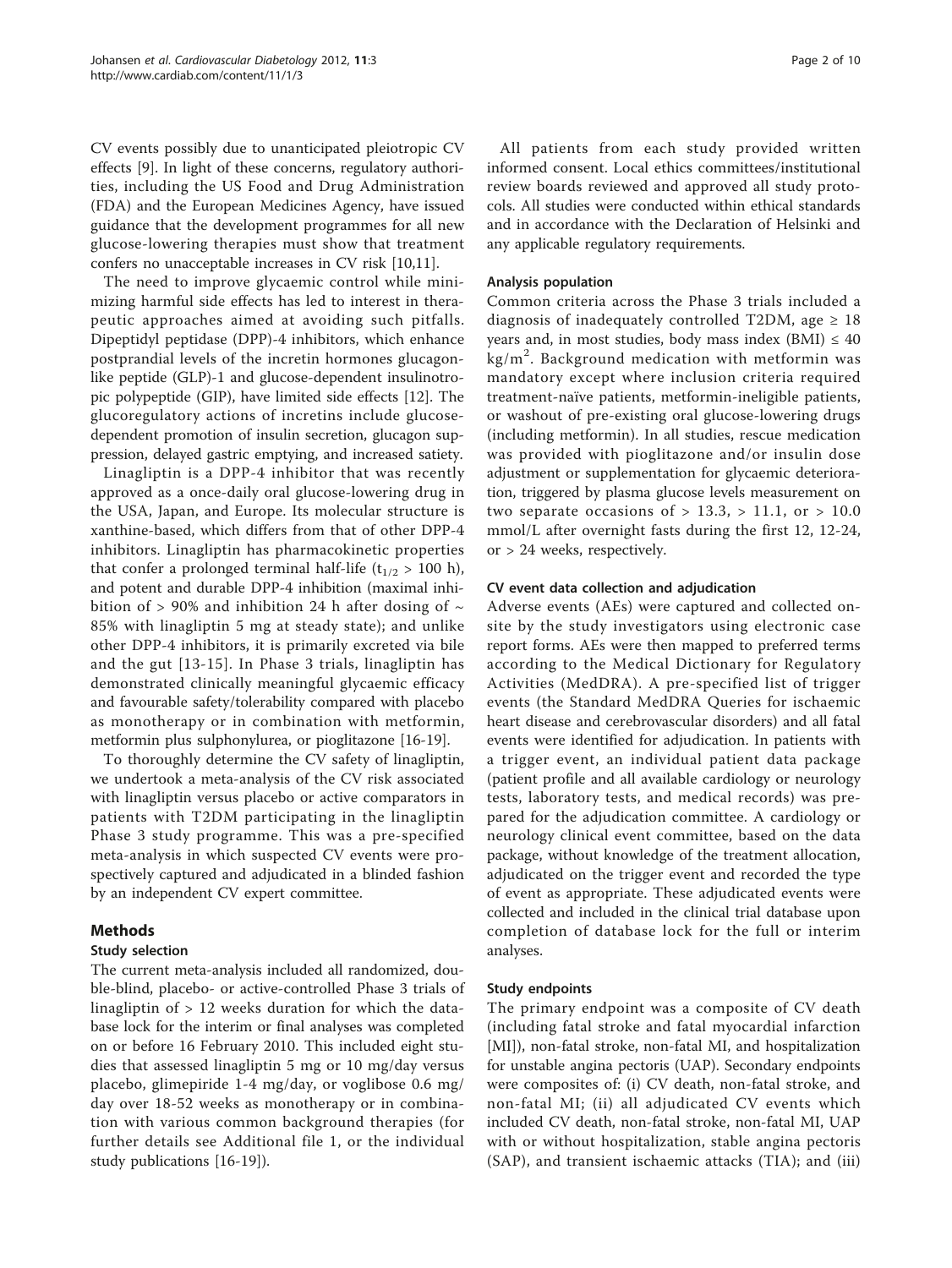FDA-defined custom major adverse CV events (MACE) derived from 34 unadjudicated MedDRA preferred terms for stroke and MI. Tertiary endpoints were the individual adjudicated components (as listed above) and total mortality.

### Statistical analysis

Analyses were based on individual patient data in the treated set, which was defined as all patients who were randomized and received at least one dose of study medication, in all Phase 3 studies. Descriptive statistics (incidence and incidence rates per 1000 patient-years) were determined for all endpoints in each of the pooled treatment groups within the treated set.

The primary analyses assessed the CV risk for all primary, secondary, and tertiary endpoints associated with linagliptin versus total comparators. Risk estimates were calculated using several common statistical methods that included: (i) the hazard ratio (HR) for time to first event calculated using the Cox proportional hazards model with adjustments for study and treatment group; (ii) the incidence-rate risk ratio (RR) for time to first event calculated using Poisson regression with adjustment for study and treatment group; (iii) the odds ratio (OR) for occurrence of events calculated using a stratified Exact test; and (iv) the RR for occurrence of events calculated using a stratified Cochran-Mantel-Haenszel (CMH) test with continuity correction for trials with zero events.

Sensitivity analyses included evaluation of the primary endpoint associated with linagliptin versus total comparators in pre-specified subgroups based on age, gender, race, and use of rescue medication, as well as further exploratory subgroups based on occurrence of hypoglycaemia and Framingham 10-year CV risk score. In addition, a post hoc analysis of the primary endpoint assessed events in linagliptin- and placebo-treated patients, taken only from placebo-controlled trials and placebo-controlled periods within trials. In addition, the influence on the primary endpoint of the factors: study, treatment, gender, race and time since diagnosis of diabetes, was investigated using Cox regression.

This combined study analysis was developed to fully adhere to the recent FDA guidance on assessment of CV safety for the development of oral glucose-lowering drugs [[11](#page-8-0)].

# Results

#### Patient characteristics and drug exposure

The current analysis included eight trials with a total of 5239 treated patients: 3319 received linagliptin once daily (5 mg:  $n = 3159$ , 10 mg:  $n = 160$ ) and 1920 comparators (placebo:  $n = 977$ , glimepiride:  $n = 781$ , and voglibose:  $n = 162$  $n = 162$  $n = 162$ ) (see Additional file 1). Patients were followed for a median (min, max) period of 175 (1, 617) days for linagliptin and 179 (1, 619) days for total comparators (169 [1, 367] for placebo and 409 [3, 619] for active comparators). Cumulative exposure (patientyears) was 2060 for linagliptin and 1372 for total comparators (422 for placebo, 872 for glimepiride, and 78 for voglibose).

The overall mean  $(\pm SD)$  age, BMI, and HbA1c were  $58 \pm 10$  years,  $29 \pm 5$  kg/m<sup>2</sup>, and  $64 \pm 10$  mmol/mol  $(8.0 \pm 0.9\%)$ , respectively, and 52.4% of patients had known T2DM for > 5 years. The predominant race was white (60.5%), and there were more males (55.5%) than females. In total, 60.8% of patients had metabolic syndrome (based on the International Diabetes Federation definition), 10.6% coronary artery disease, 2.5% cerebrovascular disease, and 3.3% peripheral artery disease. In addition, 64.6% of patients were hypertensive, and 38.3% were current or ex-smokers. The prevalence of some degree of renal impairment was 24.2% or 44.6% of all patients, according to the Cockcroft-Gault (CG) or Modification of Diet in Renal Diseases (MDRD) formulae, respectively. In general, these baseline demographics and clinical characteristics were comparable between the linagliptin and comparator groups (Tables [1](#page-3-0) and [2\)](#page-4-0). Table [3](#page-4-0) shows changes from baseline to last measurement for HbA1c, systolic and diastolic blood pressure (BP), total cholesterol, triglycerides and body weight for the pooled linagliptin and the pooled comparator group. Changes were of similar magnitude in both groups for all parameters except for HbA1c, where a meaningful HbA1c reduction was seen for linagliptin, and body weight, where a modest weight increase was seen in the total comparator group. These findings were expected since linagliptin is a glucose-lowering drug and were provided to all patients in the linagliptin group, whereas ~50% of patients in the comparator cohort received placebo.

#### Adjudicated CV events

Table [4](#page-5-0) summarizes the incidence of each CV endpoint. Overall, adjudicated primary CV events occurred in 11 (0.3%) patients receiving linagliptin and 23 (1.2%) receiving comparators (3 on placebo, 20 on glimepiride, and none on voglibose). Notably, the main contributor to the overall differences in incidence of the primary endpoint was the events in the head-to-head study of linagliptin versus glimepiride (mean ± SD dose of glimepiride at week 52:  $3.0 \pm 1.2$  mg).

Linagliptin treatment versus comparators was associated with reduced CV risk for the primary endpoint. The HR for the primary endpoint indicated a significant risk reduction, as did the OR and RR, for linagliptin versus comparator (i.e. upper bound of 2-sided 95% confidence interval  $\left[CI\right] < 1.0$ ) (Figure [1\)](#page-5-0). The difference in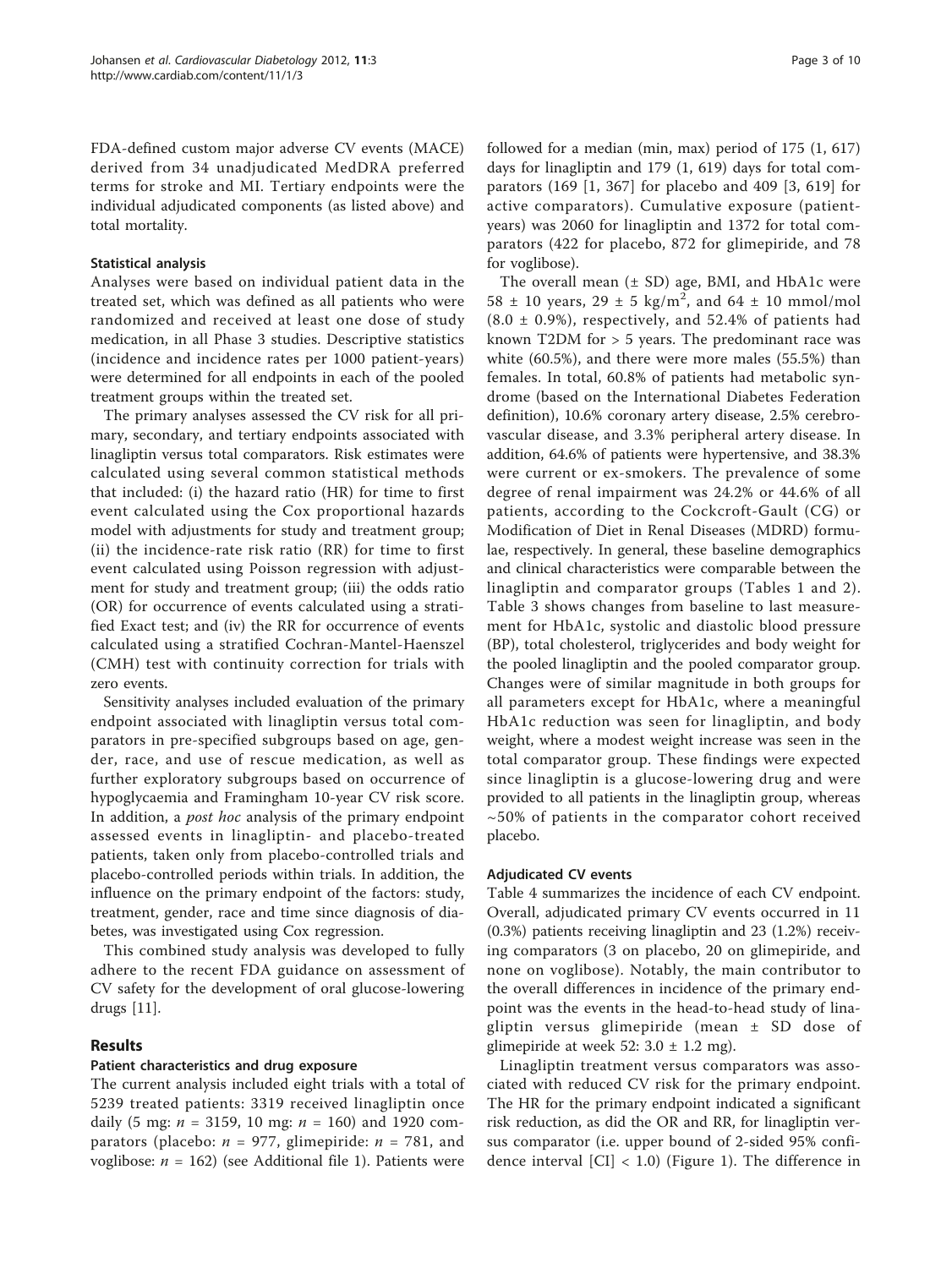<span id="page-3-0"></span>Table 1 Baseline demographics and clinical characteristics of the pooled cohorts from 8 trials of linagliptin versus total comparators (placebo and active treatment)

|                                                      | Linagliptin<br>$(n = 3319)$ | <b>Total comparators</b><br>$(n = 1920)$ |
|------------------------------------------------------|-----------------------------|------------------------------------------|
| Gender, % of patients                                |                             |                                          |
| Male/female                                          | 53.7/46.3                   | 58.6/41.4                                |
| Age, years                                           | $58 \pm 10$                 | $58 \pm 10$                              |
| BMI, $kg/m2$                                         | $28.8 \pm 5.0$              | $29.1 \pm 4.9$                           |
| Race, % of patients                                  |                             |                                          |
| White                                                | 59.7                        | 61.8                                     |
| Black                                                | 1.4                         | 1.6                                      |
| Asian                                                | 38.9                        | 36.6                                     |
| HbA <sub>1c</sub> , mmol/mol                         | $65 \pm 10$                 | $64 \pm 10$                              |
| HbA1c, %                                             | $8.1 \pm 0.9$               | $8.0 \pm 0.9$                            |
| FPG, mmol/L                                          | $9.3 \pm 2.4$               | $9.4 \pm 2.3$                            |
| Diabetes duration (known), % of patients             |                             |                                          |
| $\leq$ 1 years                                       | 12.1                        | 12.2                                     |
| 1-5 years                                            | 34.8                        | 36.6                                     |
| $> 5$ years                                          | 53.1                        | 51.2                                     |
| Previous oral glucose-lowering agents, % of patients |                             |                                          |
| None                                                 | 17.3                        | 17.3                                     |
| 1                                                    | 42.8                        | 49.9                                     |
| $\overline{2}$                                       | 39.7                        | 32.5                                     |
| $>$ 3                                                | 0.2                         | 0.2                                      |
| CV risk factors, % of patients                       |                             |                                          |
| Metabolic syndrome*                                  | 60.3                        | 61.7                                     |
| Coronary artery disease                              | 10.4                        | 11.0                                     |
| Cerebrovascular disease                              | 2.9                         | 3.9                                      |
| Peripheral artery disease                            | 2.3                         | 3.0                                      |
| Hypertension                                         | 63.8                        | 66.0                                     |
| Ex-/current smoker                                   | 22.9/14.4                   | 24.2/15.9                                |
| eGFR using CG/MDRD formulae, % of patients           |                             |                                          |
| Normal                                               | 74.9/55.4                   | 77.3/55.4                                |
| Mildly impaired                                      | 19.9/37.3                   | 18.5/38.1                                |
| Moderately impaired                                  | 2.2/4.3                     | 1.9/4.3                                  |
| Severely impaired                                    | 0.1/0.1                     | 0.1/0.1                                  |
| CV medication, % of patients                         |                             |                                          |
| Acetyl-salicylic acid                                | 29.5                        | 30.5                                     |
| Antihypertensive                                     | 60.0                        | 63.0                                     |
| Lipid-lowering therapy                               | 39.5                        | 42.1                                     |
| Any of the above                                     | 72.8                        | 75.5                                     |
| Framingham 10-year CV risk score                     |                             |                                          |
| Score, %                                             | $9.8 \pm 8.2$               | $10.3 \pm 8.4$                           |
| Score > 15%, % of patients                           | 27.8                        | 31.1                                     |

\*International Diabetes Federation definition. Values are mean  $\pm$  SD, unless otherwise stated. BMI, body mass index; CG, Cockcroft-Gault; CV, cardiovascular; eGFR, estimated glomerular filtration rate; FPG, fasting plasma glucose; MDRD, Modification of Diet in Renal Disease study.

CV risk for the primary endpoint emerged after approximately 8 weeks and did not tend to plateau thereafter (Figure [2\)](#page-6-0). Further analysis of the primary endpoint for linagliptin against placebo in those patients taken from

the same placebo-controlled trials confirmed that linagliptin was associated with no significantly increased risk for the primary endpoint. The HR, OR, and RR with linagliptin versus placebo ranged from 0.69 to 0.90, but all had upper limits of 95% CIs that included 1.0.

The incidence rates for the primary endpoint and the associated CV risk reductions with linagliptin versus comparators in a number of subgroups (based on age, gender, race, rescue medication use, hypoglycaemia occurrence, or Framingham CV risk score) were generally consistent with the results in the overall population (Table [5](#page-6-0) and Additional file [2](#page-8-0)). There were no significant increases in risk based on the HR and RR for the primary endpoint with linagliptin relative to comparators in any subgroup. However, linagliptin did achieve significant risk reductions over comparators in several subgroups, including males, whites, those receiving no rescue medication, those reporting no hypoglycaemia, and those with higher CV risk (Framingham CV risk score > 15%). Further, in the Cox regression analysis the HR was 0.36 (95% CI: 0.17-0.74) in a model where study, treatment, gender, race and time since diagnosis of diabetes were taken into account, i.e., fully in line with the HR seen in the simple Cox model (0.34).

The HRs for all secondary endpoints indicated significantly lower CV risk with linagliptin than comparators (Figure [3](#page-7-0)). Similarly, significant ORs and RRs for linagliptin versus total comparators were also observed, with the single exception of the RR for all adjudicated CV events when evaluated with CMH method, where the upper 95% CI was equal to 1.0 (see Additional file [3\)](#page-8-0). Of the tertiary endpoints, most HRs with linagliptin versus comparators showed either a favourable trend for risk reduction, as in the case of CV death, non-fatal MI, UAP, and TIA, or neutrality, as in the case of SAP and total deaths (Table [6\)](#page-7-0); one exception was non-fatal stroke which was significantly lower with linagliptin versus comparators. Similar observations were made for OR and RR for linagliptin versus total comparators (see Additional file [3](#page-8-0)).

# **Discussion**

This CV meta-analysis indicates that linagliptin may have a beneficial or neutral impact on CV outcomes in a large population of patients with T2DM compared with control treatments. Furthermore, the risk for CV events was unchanged, or lowered, across a number of pre-specified subgroups based on key demographic and clinical characteristics. These results include comparisons with placebo, as well as two active comparators, namely glimepiride (a second-generation sulphonylurea frequently used as second-line therapy in the USA and Europe) and voglibose (an  $\alpha$ -glucosidase inhibitor commonly used in Asia), either as monotherapy or in combination with common oral glucose-lowering drugs.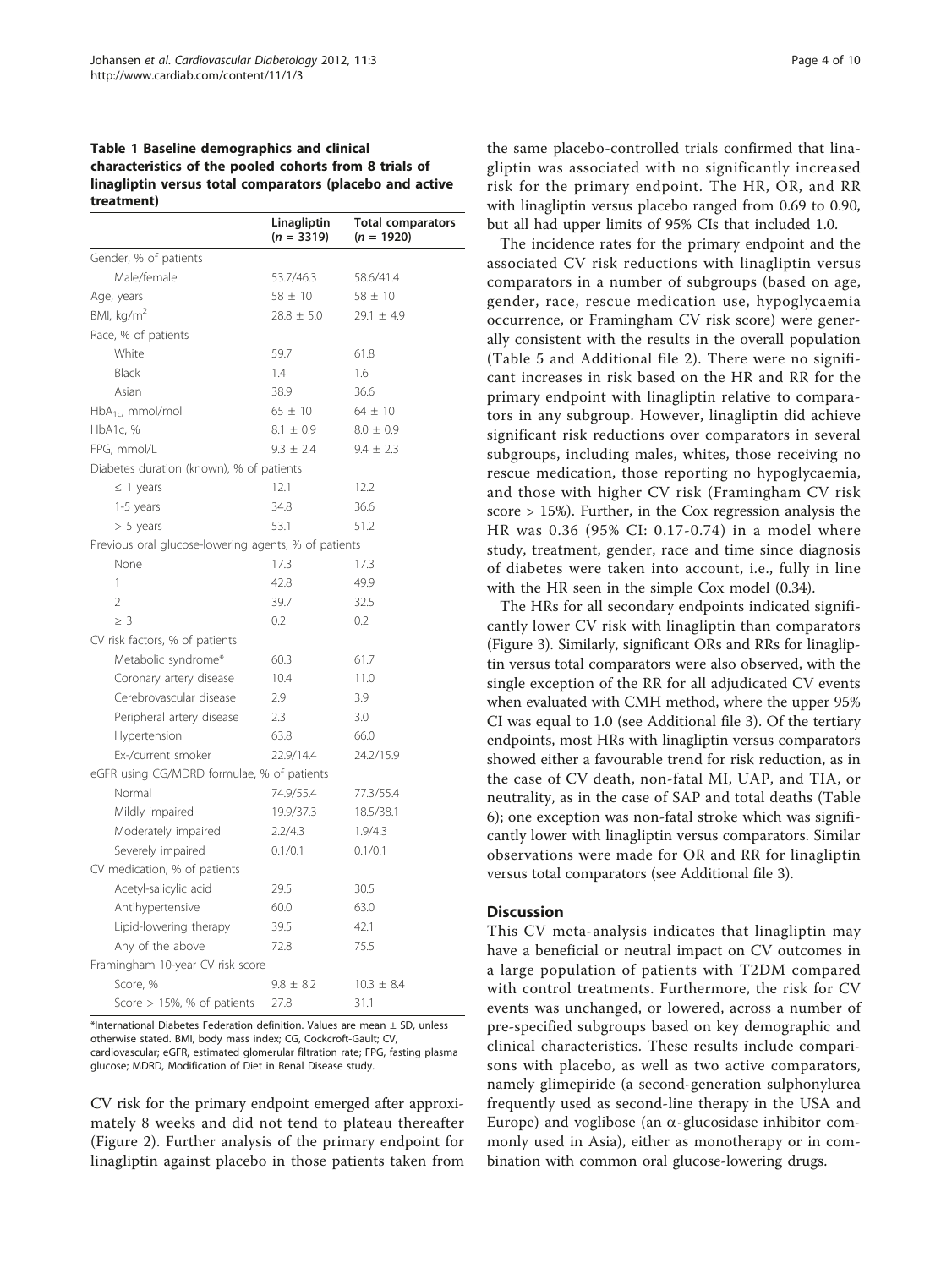|                                            | Active controlled trials ( $n = 2$ ) |                                   | Placebo controlled trials ( $n = 6$ )   |                       |  |
|--------------------------------------------|--------------------------------------|-----------------------------------|-----------------------------------------|-----------------------|--|
|                                            | Linagliptin ( $n = 1097$ )           | Active comparators* ( $n = 943$ ) | Linagliptin ( $n = 2541$ ) <sup>†</sup> | Placebo ( $n = 977$ ) |  |
| Gender, % of patients,                     |                                      |                                   |                                         |                       |  |
| Male/female                                | 62.4/37.6                            | 62.8/37.2                         | 51.9/48.1                               | 54.7/45.3             |  |
| Age, years                                 | $60 \pm 10$                          | $60 \pm 10$                       | $58 \pm 10$                             | $57 \pm 10$           |  |
| BMI, kg/m <sup>2</sup>                     | $28.6 \pm 5.1$                       | $29.5 \pm 4.8$                    | $28.4 \pm 5.0$                          | $28.7 \pm 5.0$        |  |
| Race, % of patients                        |                                      |                                   |                                         |                       |  |
| White                                      | 60.2                                 | 69.9                              | 52,0                                    | 54.0                  |  |
| Black                                      | 1.8                                  | 1.9                               | 1.0                                     | 1.3                   |  |
| Asian                                      | 38.0                                 | 28.2                              | 47.0                                    | 44.6                  |  |
| $HbA_{1c}$ , mmol/mol                      | $62 \pm 9$                           | $62 \pm 10$                       | $66 \pm 9$                              | $66 \pm 10$           |  |
| HbA1c, %                                   | $7.8 \pm 0.8$                        | $7.8 \pm 0.9$                     | $8.2 \pm 0.8$                           | $8.2 \pm 0.9$         |  |
| FPG, mmol/L                                | $9.1 \pm 2.2$                        | $9.2 \pm 2.3$                     | $9.4 \pm 2.3$                           | $9.5 \pm 2.3$         |  |
| Diabetes duration (known), % of patients   |                                      |                                   |                                         |                       |  |
| $\leq$ 1 years                             | 8.1                                  | 8.4                               | 13.8                                    | 16.0                  |  |
| 1-5 years                                  | 40.6                                 | 38.8                              | 32.7                                    | 34.4                  |  |
| $> 5$ years                                | 51.3                                 | 52.8                              | 53.6                                    | 49.6                  |  |
| Ex-/current smoker                         | 29.6/17.6                            | 29.5/15.7                         | 21.1/14.7                               | 19.1/16.1             |  |
| eGFR using CG/MDRD formulae, % of patients |                                      |                                   |                                         |                       |  |
| Normal                                     | 76.2/59.3                            | 78.0/52.3                         | 73.4/57.3                               | 76.7/58.3             |  |
| Mildly impaired                            | 20.6/35.5                            | 18.7/41.4                         | 20.8/35.3                               | 18.3/34.9             |  |
| Moderately impaired                        | 1.6/3.7                              | 1.1/4.1                           | 2.6/4.3                                 | 2.7/4.5               |  |
| Severely impaired                          | 0/0                                  | 0/0                               | 0.1/0.1                                 | 0.2/0.1               |  |
| Framingham 10-year CV risk score           |                                      |                                   |                                         |                       |  |
| Score, %                                   | $11.5 \pm 8.1$                       | $11.6 \pm 8.6$                    | $9.2 \pm 8.0$                           | $9.1 \pm 8.1$         |  |
| Score $> 15\%$ , % of patients             | 34.9                                 | 37.8                              | 25.3                                    | 24.7                  |  |

<span id="page-4-0"></span>

| Table 2 Baseline demographics and clinical characteristics for the subset cohorts of patients participating in either |  |  |
|-----------------------------------------------------------------------------------------------------------------------|--|--|
| placebo controlled trials or active controlled trials                                                                 |  |  |

\*Glimepiride (n = 781), voglibose (n = 162), <sup>†</sup>One phase 3 trial was both placebo controlled (for the first 12 weeks) and actively controlled (for the first 26 weeks) and therefore the included 319 linagliptin patients are presented in both parts of the table. Values are mean ± SD, unless otherwise stated. BMI, body mass index; CG, Cockcroft-Gault; CV, cardiovascular; eGFR, estimated glomerular filtration rate; FPG, fasting plasma glucose; MDRD, Modification of Diet in Renal Disease study.

The clinical characteristics of the overall study population were generally comparable to those reported in general T2DM populations. In this study, mean age was 58 years, BMI was 29 kg/m<sup>2</sup>, and 44.5% were females compared with age of 60 years, BMI of 32 kg/m<sup>2</sup>, and 52.4% females in the US National Health and Nutrition Examination Survey (NHANES) in 2003-2004 [[20\]](#page-9-0). In this study versus the 2002 Cost of Diabetes in Europe (CODE)-2 study, the prevalence of previous MI was 10.6% versus 9.0% and of previous stroke was 2.5% versus 5% [\[21](#page-9-0)]. Furthermore, in the current study population, 44.6% had some degree of renal impairment versus 43.8% of those with self-reported T2DM in the NHANES population in 2009 (based on the MDRD equation) [\[22](#page-9-0)].

The incidence rates for CV events in this meta-analysis of linagliptin Phase 3 trials were relatively consistent

| Table 3 Changes in CV risk factors from baseline to last measurement in the pooled cohorts of 8 trials of linagliptin |  |  |
|-----------------------------------------------------------------------------------------------------------------------|--|--|
| versus total comparators (placebo and active treatment)                                                               |  |  |

|                           | Pooled linagliptin |                 | Pooled total comparators |                 |  |
|---------------------------|--------------------|-----------------|--------------------------|-----------------|--|
|                           | <b>Baseline</b>    | Study end       | <b>Baseline</b>          | Study end       |  |
| $HbA_{1c}$ , mmol/mol     | $64 \pm 10$        | $58 \pm 11$     | $63 \pm 10$              | $60 \pm 13$     |  |
| HbA1c, %                  | $8.1 \pm 0.9$      | $7.5 \pm 1.0$   | $8.0 \pm 0.9$            | $7.7 \pm 1.2$   |  |
| Systolic BP, mmHg         | $131 + 15$         | $130 + 15$      | $132 + 15$               | $132 + 15$      |  |
| Diastolic BP, mmHg        | $79 + 9$           | $78 \pm 9$      | $79 + 9$                 | $79 + 9$        |  |
| Total cholesterol, mmol/L | $4.6 \pm 0.6$      | $4.6 \pm 0.6$   | $4.6 \pm 0.6$            | $4.7 \pm 0.6$   |  |
| Triglycerides, mmol/L     | $2.6 \pm 1.8$      | $2.5 + 1.8$     | $2.6 + 1.9$              | $2.6 \pm 1.9$   |  |
| Body weight, kg           | $78.9 \pm 17.7$    | $78.9 \pm 17.6$ | $81.0 \pm 17.4$          | $81.6 \pm 17.9$ |  |

Values are mean ± SD. BP, blood pressure.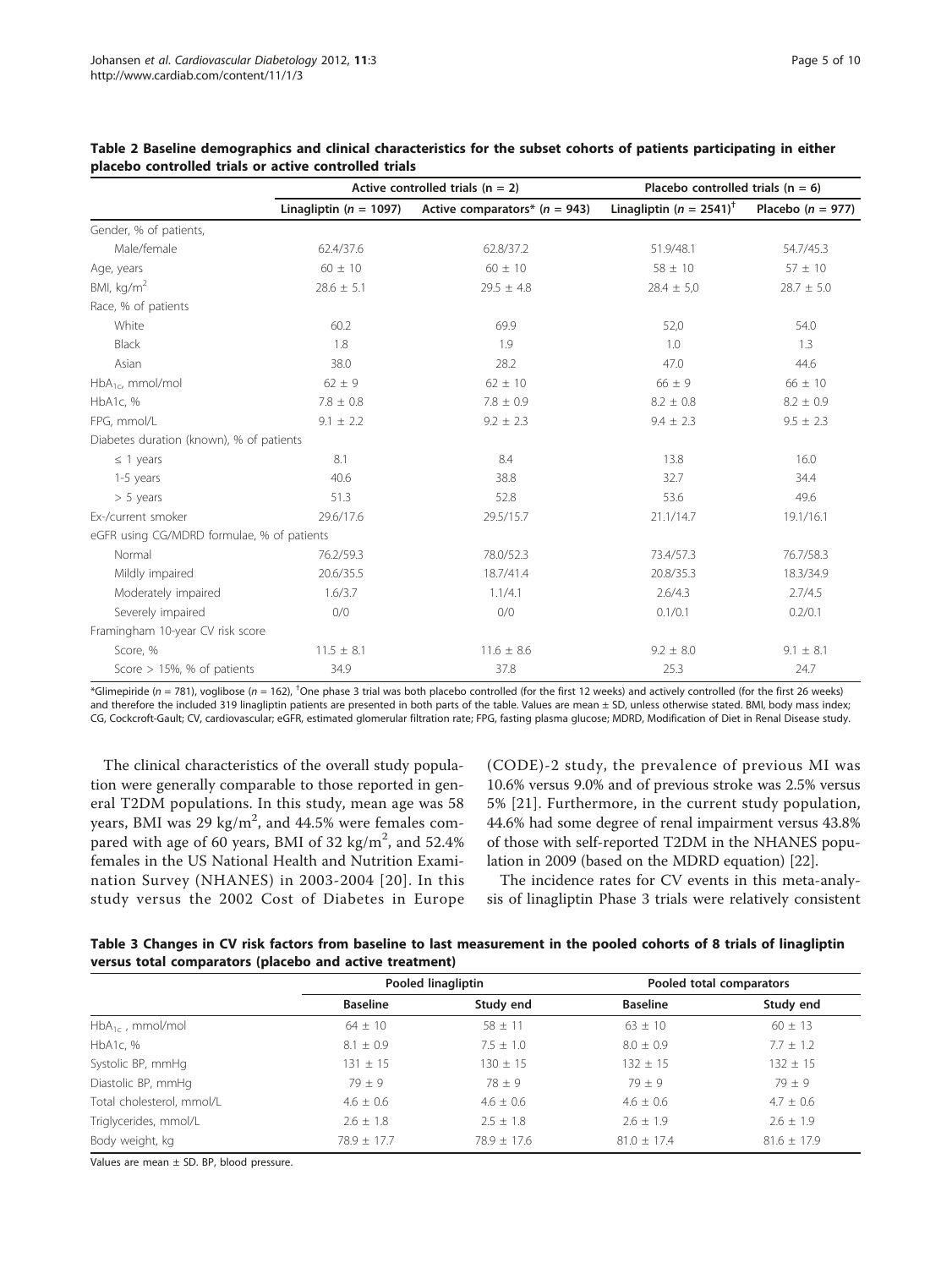|                                                         | Linagliptin<br>$(n = 3319)$ |                                       | Active comparators*<br>$(n = 943)$ |                                       | Placebo<br>$(n = 977)$ |                                       | <b>Total comparators</b><br>$(n = 1920)$ |                                       |
|---------------------------------------------------------|-----------------------------|---------------------------------------|------------------------------------|---------------------------------------|------------------------|---------------------------------------|------------------------------------------|---------------------------------------|
|                                                         | Incidence<br>n(%)           | Incidence rate<br>(per 1000<br>years) | Incidence<br>n(%)                  | Incidence rate<br>(per 1000<br>years) | Incidence<br>n(%)      | Incidence rate<br>(per 1000<br>years) | Incidence<br>n(%)                        | Incidence rate<br>(per 1000<br>years) |
| Primary endpoints:                                      |                             |                                       |                                    |                                       |                        |                                       |                                          |                                       |
| CV death, stroke, MI,<br>or UAP with<br>hospitalization | 11(0.3)                     | 5.3                                   | 20(2.1)                            | 21.2                                  | 3(0.3)                 | 7.0                                   | 23(1.2)                                  | 16.8                                  |
| Secondary endpoints:                                    |                             |                                       |                                    |                                       |                        |                                       |                                          |                                       |
| CV death, stroke, or<br>MI                              | 10(0.3)                     | 4.8                                   | 18(1.9)                            | 19.1                                  | 2(0.2)                 | 4.7                                   | 20(1.0)                                  | 14.6                                  |
| All major CV events                                     | 26(0.8)                     | 12.6                                  | 26(2.8)                            | 27.6                                  | 6(0.6)                 | 14.1                                  | 32(1.7)                                  | 23.4                                  |
| FDA-custom MACE                                         | 9(0.3)                      | 4.3                                   | 16(1.7)                            | 16.9                                  | 3(0.3)                 | 7.0                                   | 19(1.0)                                  | 13.9                                  |
| Tertiary endpoints:                                     |                             |                                       |                                    |                                       |                        |                                       |                                          |                                       |
| CV death                                                | 2(0.06)                     | 1.0                                   | 2(0.2)                             | 2.1                                   | $\circ$                | $\circ$                               | 2(0.1)                                   | 1.5                                   |
| MI                                                      | 6(0.2)                      | 2.9                                   | 6(0.6)                             | 6.3                                   | 1(0.1)                 | 2.3                                   | 7(0.4)                                   | 5.1                                   |
| Stroke                                                  | 2(0.06)                     | 1.0                                   | 10(1.1)                            | 10.6                                  | 1(0.1)                 | 2.3                                   | 11(0.6)                                  | 8.0                                   |
| <b>TIA</b>                                              | 1(0.03)                     | 0.5                                   | 3(0.3)                             | 3.2                                   | 1(0.1)                 | 2.3                                   | 4(0.2)                                   | 2.9                                   |
| UAP with<br>hospitalization                             | 1(0.03)                     | 0.5                                   | 2(0.2)                             | 2.1                                   | 1(0.1)                 | 2.3                                   | 3(0.2)                                   | 2.2                                   |
| UAP without<br>hospitalization                          | 1(0.03)                     | 0.5                                   | 1(0.1)                             | 1.1                                   | $\mathbf 0$            | $\circ$                               | 1(0.05)                                  | 0.7                                   |
| SAP                                                     | 13(0.4)                     | 6.3                                   | 5(0.5)                             | 5.3                                   | 3(0.3)                 | 7.0                                   | 8(0.4)                                   | 5.8                                   |
| Total mortality                                         | 4(0.1)                      | 1.9                                   | 3(0.3)                             | 3.2                                   | $\overline{0}$         | $\circ$                               | 3(0.2)                                   | 2.2                                   |

<span id="page-5-0"></span>Table 4 Incidence and incidence rates of primary, secondary, and tertiary endpoints

\*Glimepiride ( $n = 781$ ), voglibose ( $n = 162$ ).

CV, cardiovascular; FDA, Food and Drug Administration; MACE, major adverse CV events; MI, myocardial infarction; SAP, stable angina pectoris; TIA, transient ischaemic attack; UAP, unstable angina pectoris.

with those observed in previous CV meta-analyses of other DPP-4 inhibitors' clinical trial programmes. The incidence rates (per 1000 patient-years) for the primary CV endpoint were 5.3 for linagliptin versus 16.8 for

total comparators. In comparison, other CV meta-analyses reported incidence rates for custom MACE ranging from 5.8 to 14.6 with sitagliptin, saxagliptin, or vildagliptin and 9.0 to 14.1 with comparators [[23-25\]](#page-9-0).

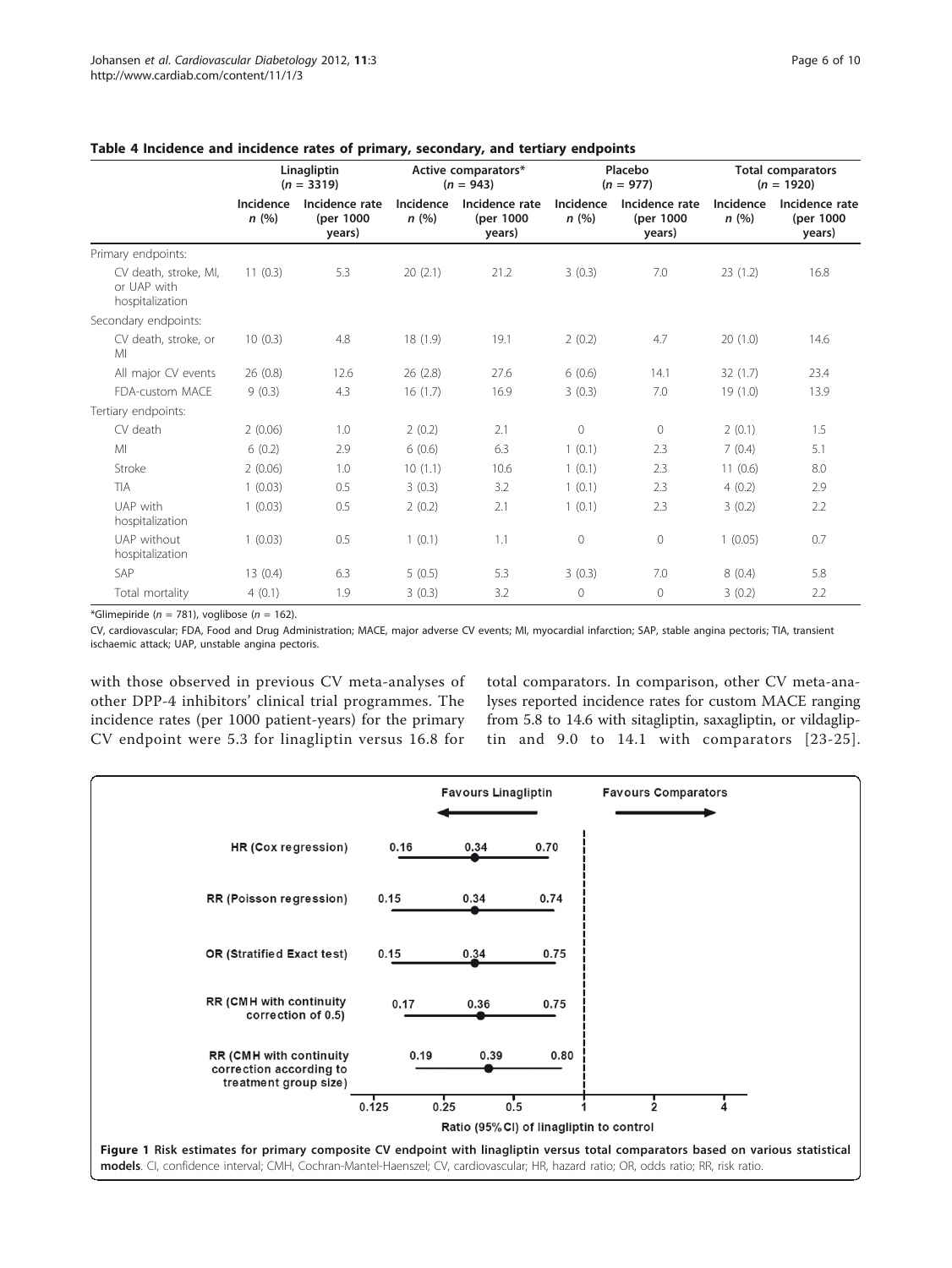<span id="page-6-0"></span>

Importantly, these CV meta-analyses have all reported relative risk for CV outcomes with DPP-4 inhibitors versus comparators that were below 1.0. However, not all of these risk estimates achieved statistical significance (based on upper bounds of 95% CI below 1.0). Risk reductions were significant in the present meta-analysis

of linagliptin [HR 0.34 (95% CI 0.16-0.70)] and in the previous analysis of saxagliptin 2.5-10 mg [HR 0.43 (95% CI 0.23-0.80)] [\[23\]](#page-9-0). In contrast, risk estimates were non-significant for sitagliptin 100 mg [RR 0.68 (95% CI 0.41-1.12)] and vildagliptin 50 mg and 100 mg [RR 0.84 (95% CI 0.64-1.14) and 0.88 (95% CI 0.37-2.11)] [\[24,25](#page-9-0)].

Table 5 Subgroup analyses of primary endpoint for linagliptin versus total comparators based on Cox hazard model and CMH test

|              | Linagliptin, patients with events/total<br>patients | Total comparators, patients with events/total<br>patients | <b>Cox HR (95%</b><br>CI) | <b>CMH RR (95%</b><br>CI) |
|--------------|-----------------------------------------------------|-----------------------------------------------------------|---------------------------|---------------------------|
| Age (years)* |                                                     |                                                           |                           |                           |
| <65          | 6/2390                                              | 9/1371                                                    | $0.40(0.14-1.14)$         | $0.49(0.19-1.27)$         |
| $\geq 65$    | 5/929                                               | 14/549                                                    | $0.28$ $(0.10 - 0.79)$    | $0.43(0.18-1.03)$         |
| Gender       |                                                     |                                                           |                           |                           |
| Male         | 7/1782                                              | 20/1126                                                   | $0.25(0.10-0.60)$         | $0.31(0.13-0.71)$         |
|              | Female 4/1537                                       | 3/794                                                     | $0.96$ $(0.21 - 4.37)$    | $1.00(0.32-3.17)$         |
| Race         |                                                     |                                                           |                           |                           |
| White        | 8/1981                                              | 22/1187                                                   | $0.28(0.12 - 0.63)$       | $0.32$ $(0.15 - 0.70)$    |
| Black        | 0/46                                                | 0/31                                                      | n.a.                      | $1.00(0.29 - 3.50)$       |
| Asian        | 3/1292                                              | 1/702                                                     | $1.63$ (0.17-15.7)        | $1.20(0.34-4.26)$         |
|              | Use of rescue medication                            |                                                           |                           |                           |
| No           | 8/3006                                              | 20/1666                                                   | $0.29(0.12 - 0.66)$       | $0.37(0.17-0.80)$         |
| Yes          | 3/313                                               | 3/254                                                     | $0.80(0.16-3.96)$         | $0.91(0.32 - 2.61)$       |
|              | Investigator-reported hypoglycaemia*                |                                                           |                           |                           |
| <b>No</b>    | 11/3048                                             | 16/1604                                                   | $0.39(0.18-0.86)$         | $0.45(0.22-0.94)$         |
| Yes          | 0/271                                               | 7/316                                                     | n.a.                      | $0.58$ $(0.13 - 2.58)$    |
|              | Framingham 10-year CV risk score                    |                                                           |                           |                           |
| $\leq 15\%$  | 4/2395                                              | 5/1323                                                    | $0.50(0.13-1.90)$         | $0.68$ $(0.24-1.95)$      |
| >15%         | 7/923                                               | 18/597                                                    | $0.31$ $(0.13 - 0.75)$    | $0.40(0.18-0.90)$         |

\*Exploratory analyses (all others pre-specified analyses).

CI, confidence interval; CMH, Cochran-Mantel-Haenszel; CV, cardiovascular; HR, hazard ratio; n.a., not applicable; RR, risk ratio.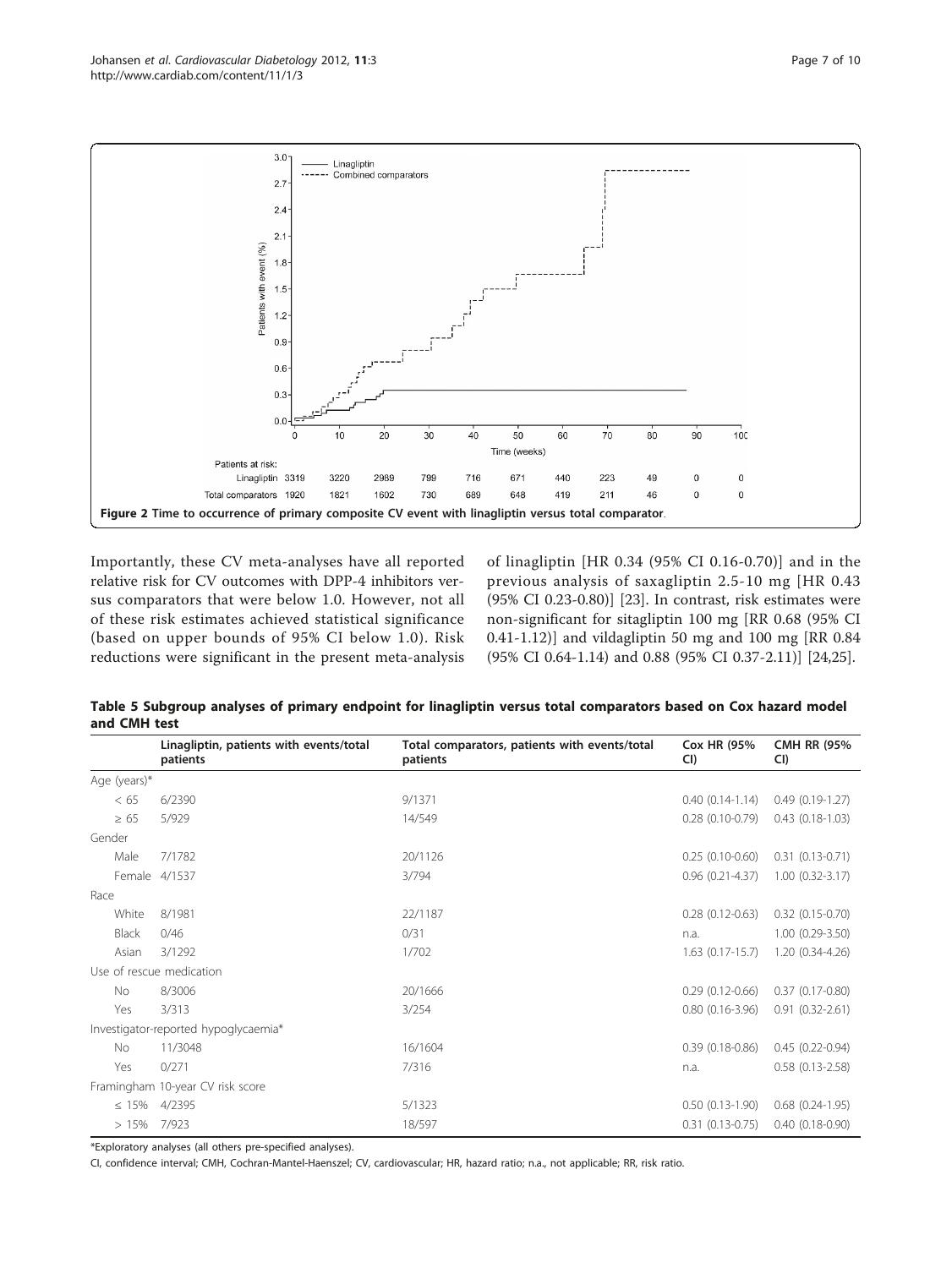<span id="page-7-0"></span>

Although the results of the different meta-analyses of DPP-4 inhibitors are not entirely comparable (due to differences in primary composite endpoints and CV adjudication methods), all are supportive of the hypothesis that, in general, DPP-4 inhibitor treatment does not have a deleterious impact on the incidence of CV events. The present analysis shows that linagliptin treatment does not increase CV risk and may even yield CV benefits in patients with T2DM. Meta-analyses of other DPP-4 inhibitors were frequently retrospective in nature. However, the pre-specified design of the present metaanalysis involved prospective and blinded adjudication of CV events, which should strengthen the validity of the current findings. In addition, this meta-analysis was based on individual patient data from a consistently designed, large clinical development programme; this allows consistent derivation of endpoints and extensive subgroup analyses and minimizes between-study heterogeneity that can confound analyses of unrelated studies.

Table 6 Risk for tertiary individual CV endpoints with linagliptin versus total comparators based on Cox hazard model

| Cox HR (95% CI)         |
|-------------------------|
| $0.74(0.10-5.33)$       |
| $0.52$ $(0.17 - 1.54)$  |
| $0.11(0.02 - 0.51)$     |
| $0.17(0.02 - 1.53)$     |
| $0.24(0.02 - 2.34)$     |
| $0.73$ $(0.04 - 12.02)$ |
| 1.06 (0.44-2.58)        |
| 1.02 (0.23-4.63)        |
|                         |

CI, confidence interval; CV; cardiovascular; HR, hazard ratio; MI, myocardial infarction; SAP, stable angina pectoris; TIA, transient ischaemic attack; UAP, unstable angina pectoris.

There are several mechanisms that could underlie potential CV benefits for linagliptin. First, linagliptin may confer the beneficial effects of improved glycaemic control, including the lowering of postprandial glucose, without the potentially harmful effects of weight gain or increased hypoglycaemia [[12,](#page-8-0)[26\]](#page-9-0). Second, linagliptin increases GLP-1 and GIP levels which may provide beneficial cardioprotection; experimental and clinical data suggest that GLP-1 elevation can positively modulate lipid metabolism [\[26](#page-9-0)], reduce infarct size and improve cardiac function [[26](#page-9-0),[27\]](#page-9-0). Third, DPP-4 substrates include not only incretins but also vasoactive peptides involved in inflammation, immunity, and CV function; some evidence, mainly from preclinical studies, indicates that reduced DPP-4 activity can lessen inflammation, stimulate endothelial repair, and blunt ischaemic injury [[28\]](#page-9-0). Finally, linagliptin holds inherent anti-oxidative properties, most likely due to its xanthine-based molecular structure [[29](#page-9-0)]. These properties, both directly through reduction of reactive oxygen species and indirectly through beneficial effects on inflammatory mediators and endothelial function, could reduce the atherosclerotic burden [\[30\]](#page-9-0).

This analysis has several potential limitations. First, despite a large total patient exposure of 3432 years, individual patient exposure was of a maximum duration of 1.7 years; further longer-term data are needed to confirm the current findings. Second, the low incidence of CV events, low rates of triple oral therapy, and lack of insulin treatment all suggest that a large proportion of patients had less advanced T2DM, and thus a lower CV risk than those with more advanced T2DM. However, around 30% of patients had a baseline Framingham 10 year CV risk score of > 15% and more than a half also had > 5 years' known disease duration, which indicates a proportion of the population were at increased CV risk. Finally, the observed CV risk reductions for the primary and secondary endpoints were influenced by the differences in CV events in one study with linagliptin versus glimepiride. Despite this, it is important to note that glimepiride is an established and recommended second-line therapy with a well-characterized safety profile, which has not been directly linked to increased CV risk either as part of intensive treatment regimens or when compared with other conventional treatments [[31\]](#page-9-0). Moreover, analysis of the pooled placebo studies alone confirmed that linagliptin did not increase CV risk against placebo.

#### Conclusions

In summary, this pre-specified CV meta-analysis of a large Phase 3 programme that involved prospective and independent adjudication of CV events provides valuable new insights on the CV safety profile of linagliptin.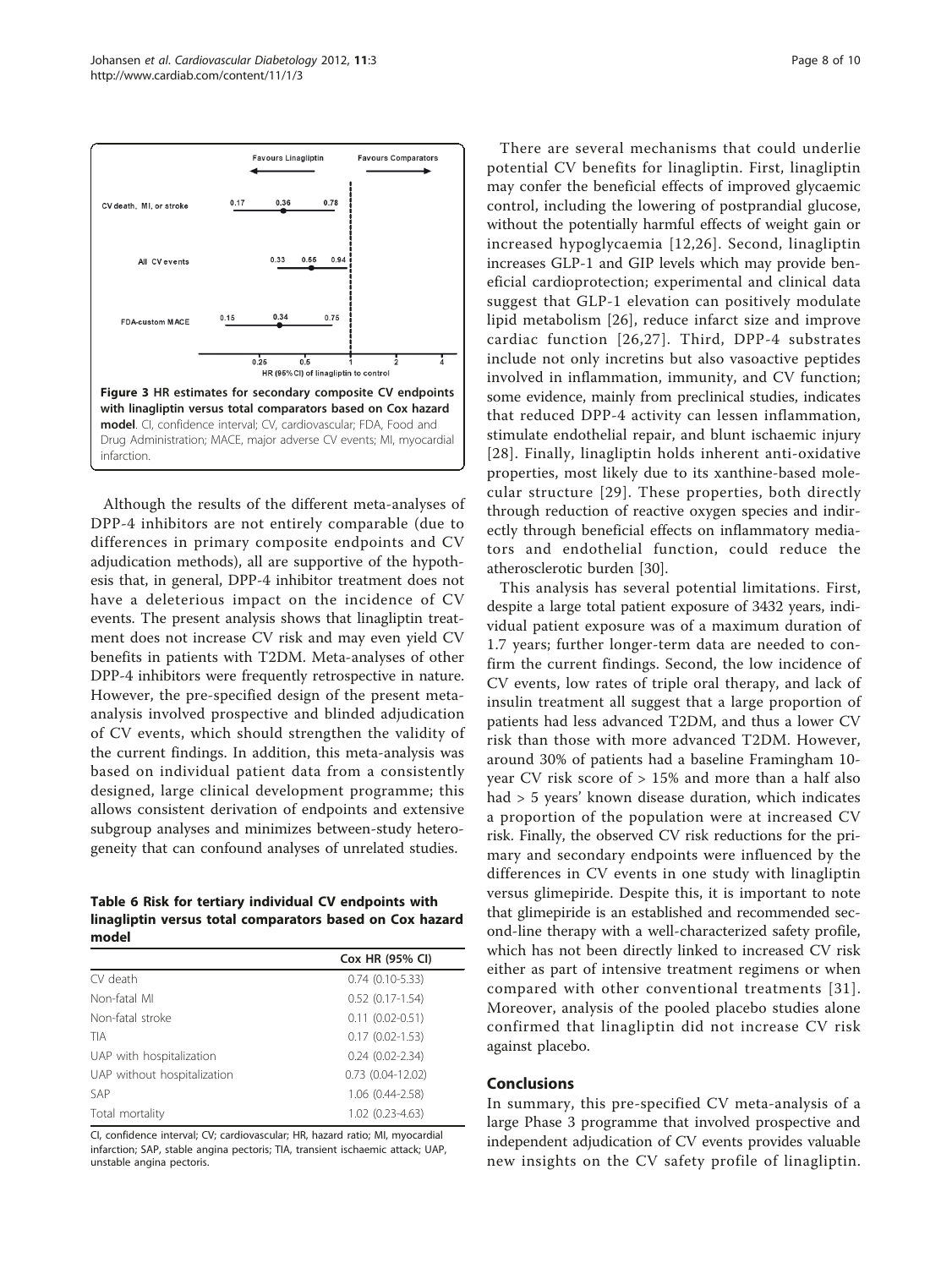<span id="page-8-0"></span>Although a meta-analysis, with distinct limitations, the data indicate that linagliptin does not increase CV risk and, moreover, support a potential reduction of CV events with linagliptin compared with pooled comparators. These results suggest that linagliptin may be a valuable new therapeutic option for improving glycaemic control in patients with T2DM. The hypothesis that linagliptin may have CV benefits is currently being tested prospectively in the CAROLINA study (NCT01243424), the first large outcomes study to directly compare a DPP-4 inhibitor versus a sulphonylurea (glimepiride), predominantly as second-line therapy (i.e. on a background of metformin).

# Additional material

[Additional file 1: T](http://www.biomedcentral.com/content/supplementary/1475-2840-11-3-S1.PDF)able S1 Overview of linagliptin Phase 3 clinical trials included in the CV meta-analysis.

[Additional file 2: F](http://www.biomedcentral.com/content/supplementary/1475-2840-11-3-S2.PDF)igure S1 Subgroup analyses of incidence rates of primary endpoint for linagliptin versus total comparators. [Additional file 3: T](http://www.biomedcentral.com/content/supplementary/1475-2840-11-3-S3.PDF)able S2 Risk for other CV endpoints with linagliptin versus total comparators based on various statistical methods.

#### List of abbreviations

AE: adverse event; BMI: body mass index; BP: Blood Pressure; CG: Cockcroft-Gault; CI: confidence interval; CMH: Cochran-Mantel-Haenszel; CV: cardiovascular; DPP-4: dipeptidyl peptidase-4; FDA: Food and Drug Administration; GIP: glucose-dependent insulinotropic polypeptide; GLP-1: glucagon-like peptide-1; HR: hazard ratio; MACE: major adverse CV events; MDRD: Modification of Diet in Renal Disease; MI: myocardial infarction; NHANES: National Health and Nutrition Examination Survey; OR: odds ratio; RR: risk ratio; SAP: stable angina pectoris; TIA: transient ischaemic attack; T2DM: type 2 diabetes mellitus; UAP: unstable angina pectoris.

#### Acknowledgements

This study was funded by Boehringer Ingelheim. We are grateful to all investigators and patients who have dedicated their time to conduct these trials. We also thank the members of the cardiac and neurologic adjudication clinical expert committees. Writing support was provided by Nick Brown of Envision Scientific Solutions during the preparation of this paper and was supported by Boehringer Ingelheim.

#### Author details

<sup>1</sup>Boehringer Ingelheim, Asker, Norway. <sup>2</sup>Boehringer Ingelheim Pharma GmbH and Co. KG, Biberach, Germany. <sup>3</sup>Boehringer Ingelheim GmbH, Ingelheim, Germany. <sup>4</sup> Boehringer Ingelheim Ltd, Bracknell, Berkshire, UK.

#### Authors' contributions

All authors meet criteria for authorship as recommended by the International Committee of Medical Journal Editors. All authors contributed to or participated in the design of the study, the analysis of data, the collection of data, and the writing or revision of the manuscript. All authors reviewed and approved the final version of the manuscript.

#### Competing interests

All authors are employees of Boehringer Ingelheim, the sponsor of the study.

Received: 18 October 2011 Accepted: 10 January 2012 Published: 10 January 2012

#### References

- 1. Gu K, Cowie CC, Harris MI: [Mortality in adults with and without diabetes](http://www.ncbi.nlm.nih.gov/pubmed/9653609?dopt=Abstract) [in a national cohort of the U.S. population, 1971-1993.](http://www.ncbi.nlm.nih.gov/pubmed/9653609?dopt=Abstract) Diabetes Care 1998, 21:1138-1145.
- 2. Stolar M: [Glycemic control and complications in type 2 diabetes mellitus.](http://www.ncbi.nlm.nih.gov/pubmed/20206730?dopt=Abstract) Am J Med 2010, 123:S3-11.
- Stamler J, Vaccaro O, Neaton JD, Wentworth D: [Diabetes, other risk](http://www.ncbi.nlm.nih.gov/pubmed/8432214?dopt=Abstract) [factors, and 12-yr cardiovascular mortality for men screened in the](http://www.ncbi.nlm.nih.gov/pubmed/8432214?dopt=Abstract) [Multiple Risk Factor Intervention Trial.](http://www.ncbi.nlm.nih.gov/pubmed/8432214?dopt=Abstract) Diabetes Care 1993, 16:434-444.
- 4. Gerstein HC, Miller ME, Byington RP, Goff DC Jr, Bigger JT, Buse JB, Cushman WC, Genuth S, Ismail-Beigi F, Grimm RH Jr, Probstfield JL, Simons-Morton DG, Friedewald WT: [Effects of intensive glucose lowering in type](http://www.ncbi.nlm.nih.gov/pubmed/18539917?dopt=Abstract) [2 diabetes.](http://www.ncbi.nlm.nih.gov/pubmed/18539917?dopt=Abstract) N Engl J Med 2008, 358:2545-2559.
- Patel A, MacMahon S, Chalmers J, Neal B, Billot L, Woodward M, Marre M, Cooper M, Glasziou P, Grobbee D, Hamet P, Harrap S, Heller S, Liu L, Mancia G, Mogensen CE, Pan C, Poulter N, Rodgers A, Williams B, Bompoint S, de Galan BE, Joshi R, Travert F: [Intensive blood glucose](http://www.ncbi.nlm.nih.gov/pubmed/18539916?dopt=Abstract) [control and vascular outcomes in patients with type 2 diabetes.](http://www.ncbi.nlm.nih.gov/pubmed/18539916?dopt=Abstract) N Engl J Med 2008, 358:2560-2572.
- 6. Duckworth W, Abraira C, Moritz T, Reda D, Emanuele N, Reaven PD, Zieve FJ, Marks J, Davis SN, Hayward R, Warren SR, Goldman S, McCarren M, Vitek ME, Henderson WG, Huang GD, VADT Investigators: [Glucose control](http://www.ncbi.nlm.nih.gov/pubmed/19092145?dopt=Abstract) [and vascular complications in veterans with type 2 diabetes.](http://www.ncbi.nlm.nih.gov/pubmed/19092145?dopt=Abstract) N Engl J Med 2009, 360:129-139.
- 7. Holman RR, Paul SK, Bethel MA, Matthews DR, Neil HA: [10-year follow-up](http://www.ncbi.nlm.nih.gov/pubmed/18784090?dopt=Abstract) [of intensive glucose control in type 2 diabetes.](http://www.ncbi.nlm.nih.gov/pubmed/18784090?dopt=Abstract) N Engl J Med 2008, 359:1577-1589.
- 8. Skyler JS, Bergenstal R, Bonow RO, Buse J, Deedwania P, Gale EA, Howard BV, Kirkman MS, Kosiborod M, Reaven P, Sherwin RS: [Intensive](http://www.ncbi.nlm.nih.gov/pubmed/19092168?dopt=Abstract) [glycemic control and the prevention of cardiovascular events:](http://www.ncbi.nlm.nih.gov/pubmed/19092168?dopt=Abstract) [implications of the ACCORD, ADVANCE, and VA diabetes trials: a](http://www.ncbi.nlm.nih.gov/pubmed/19092168?dopt=Abstract) [position statement of the American Diabetes Association and a scientific](http://www.ncbi.nlm.nih.gov/pubmed/19092168?dopt=Abstract) [statement of the American College of Cardiology Foundation and the](http://www.ncbi.nlm.nih.gov/pubmed/19092168?dopt=Abstract) [American Heart Association.](http://www.ncbi.nlm.nih.gov/pubmed/19092168?dopt=Abstract) Diabetes Care 2009, 32:187-192.
- 9. Nissen SE, Wolski K: [Effect of rosiglitazone on the risk of myocardial](http://www.ncbi.nlm.nih.gov/pubmed/17517853?dopt=Abstract) [infarction and death from cardiovascular causes.](http://www.ncbi.nlm.nih.gov/pubmed/17517853?dopt=Abstract) N Engl J Med 2007, 356:2457-2471.
- 10. European Medicines Agency, Committee for Medicinal Products for Human Use: Draft guideline on clinical investigation of medicinal products in the treatment of diabetes mellitus.[[http://www.ema.europa.eu/docs/](http://www.ema.europa.eu/docs/en_GB/document_library/Scientific_guideline/2010/02/WC500073570.pdf) [en\\_GB/document\\_library/Scientific\\_guideline/2010/02/WC500073570.pdf](http://www.ema.europa.eu/docs/en_GB/document_library/Scientific_guideline/2010/02/WC500073570.pdf)].
- 11. Food and Drug Administration, Center for Drug Evaluation and Research: Guidance for industry: diabetes mellitus-evaluating cardiovascular risk in new antidiabetic therapies to treat type 2 diabetes.[\[http://www.fda.gov/](http://www.fda.gov/downloads/Drugs/GuidanceComplianceRegulatoryInformation/Guidances/ucm071627.pdf) [downloads/Drugs/GuidanceComplianceRegulatoryInformation/Guidances/](http://www.fda.gov/downloads/Drugs/GuidanceComplianceRegulatoryInformation/Guidances/ucm071627.pdf) [ucm071627.pdf](http://www.fda.gov/downloads/Drugs/GuidanceComplianceRegulatoryInformation/Guidances/ucm071627.pdf)].
- 12. Dicker D: [DPP-4 inhibitors: impact on glycemic control and](http://www.ncbi.nlm.nih.gov/pubmed/21525468?dopt=Abstract) [cardiovascular risk factors.](http://www.ncbi.nlm.nih.gov/pubmed/21525468?dopt=Abstract) Diabetes Care 2011, 34(Suppl 2):S276-278.
- 13. Deacon CF, Holst JJ: [Linagliptin, a xanthine-based dipeptidyl peptidase-4](http://www.ncbi.nlm.nih.gov/pubmed/19947894?dopt=Abstract) [inhibitor with an unusual profile for the treatment of type 2 diabetes.](http://www.ncbi.nlm.nih.gov/pubmed/19947894?dopt=Abstract) Expert Opin Investig Drugs 2010, 19:133-140.
- 14. Scheen AJ: Linagliptin for the treatment of type 2 diabetes (pharmacokinetic evaluation). Expert Opin Drug Metab Toxicol 2011, , 7: 1561-1576.
- 15. Kalra S, Unnikrishnan AG, Agrawal N, Singh AK: [Linagliptin and Newer](http://www.ncbi.nlm.nih.gov/pubmed/21913883?dopt=Abstract) [DPP-4 Inhibitors: Newer Uses and Newer Indications.](http://www.ncbi.nlm.nih.gov/pubmed/21913883?dopt=Abstract) Recent Pat Endocr Metab Immune Drug Discov 2011, 5:197-202.
- 16. Del Prato S, Barnett AH, Huisman H, Neubacher D, Woerle HJ, Dugi KA: [Effect of linagliptin monotherapy on glycaemic control and markers of](http://www.ncbi.nlm.nih.gov/pubmed/21205122?dopt=Abstract) β[-cell function in patients with inadequately controlled type 2 diabetes:](http://www.ncbi.nlm.nih.gov/pubmed/21205122?dopt=Abstract) [a randomized controlled trial.](http://www.ncbi.nlm.nih.gov/pubmed/21205122?dopt=Abstract) Diabetes Obes Metab 2011, 13:258-267.
- 17. Taskinen MR, Rosenstock J, Tamminen I, Kubiak R, Patel S, Dugi KA, Woerle HJ: [Safety and efficacy of linagliptin as add-on therapy to](http://www.ncbi.nlm.nih.gov/pubmed/21114605?dopt=Abstract) [metformin in patients with type 2 diabetes: a randomized, double-blind,](http://www.ncbi.nlm.nih.gov/pubmed/21114605?dopt=Abstract) [placebo-controlled study.](http://www.ncbi.nlm.nih.gov/pubmed/21114605?dopt=Abstract) Diabetes Obes Metab 2011, 13:65-74.
- 18. Gomis R, Espadero RM, Jones R, Woerle HJ, Dugi KA: [Efficacy and safety of](http://www.ncbi.nlm.nih.gov/pubmed/21410628?dopt=Abstract) [initial combination therapy with linagliptin and pioglitazone in patients](http://www.ncbi.nlm.nih.gov/pubmed/21410628?dopt=Abstract) [with inadequately controlled type 2 diabetes: a randomized, double](http://www.ncbi.nlm.nih.gov/pubmed/21410628?dopt=Abstract)[blind, placebo controlled study.](http://www.ncbi.nlm.nih.gov/pubmed/21410628?dopt=Abstract) Diabetes Obes Metab 2011, 13:653-661.
- 19. Owens DR, Swallow R, Dugi KA, Woerle HJ: [Efficacy and safety of](http://www.ncbi.nlm.nih.gov/pubmed/21781152?dopt=Abstract) [linagliptin in persons with Type 2 diabetes inadequately controlled by a](http://www.ncbi.nlm.nih.gov/pubmed/21781152?dopt=Abstract)